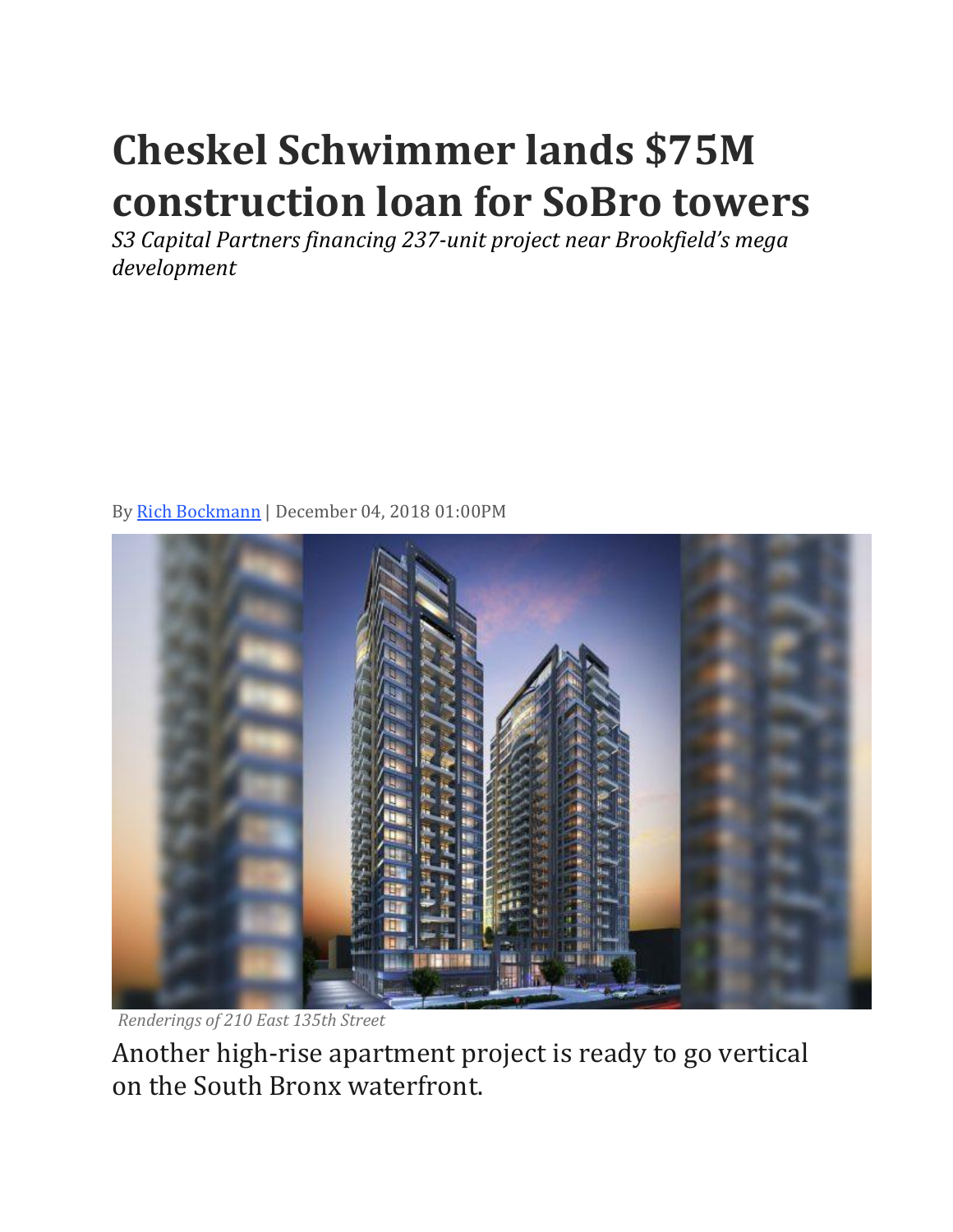Cheskel Schwimmer's Williamsburg-based CGS Developers closed on a \$75 million construction loan from S3 Capital Partners for the pair of rental towers spanning 237 units he's developing at 210 East 135th Street, the lender told *The Real Deal*.

"There has been lots of activity in the area from both private owners and large institutional developers," S3 Capital cofounder and principal Joshua Crane said.

Schwimmer bought the vacant lot for [\\$15.47 million](https://therealdeal.com/2015/06/02/heres-what-the-10m-20m-nyc-investment-sales-market-looked-like-last-week-24/) in 2015 from Storage Deluxe, which three years earlier sold the large self-storage facility it had operated next door to CubeSmart for \$68.23 million in 2012.

By the time Schwimmer bought the site, the Mott Haven neighborhood had already been pegged for development.

Somerset Partners and the Chetrit Group were already working on plans to develop their massive, seven-building apartment project with 1,300 units just three blocks away. In fact, just five months after Schwimmer bought his site, Somerset and Chetrit hosted a party to help rebrand the district featuring burned-out, bullet-ridden cars and trash fires, which critics saw as a tone-deaf effort to repackage urban decay and market it to Manhattan yuppies.